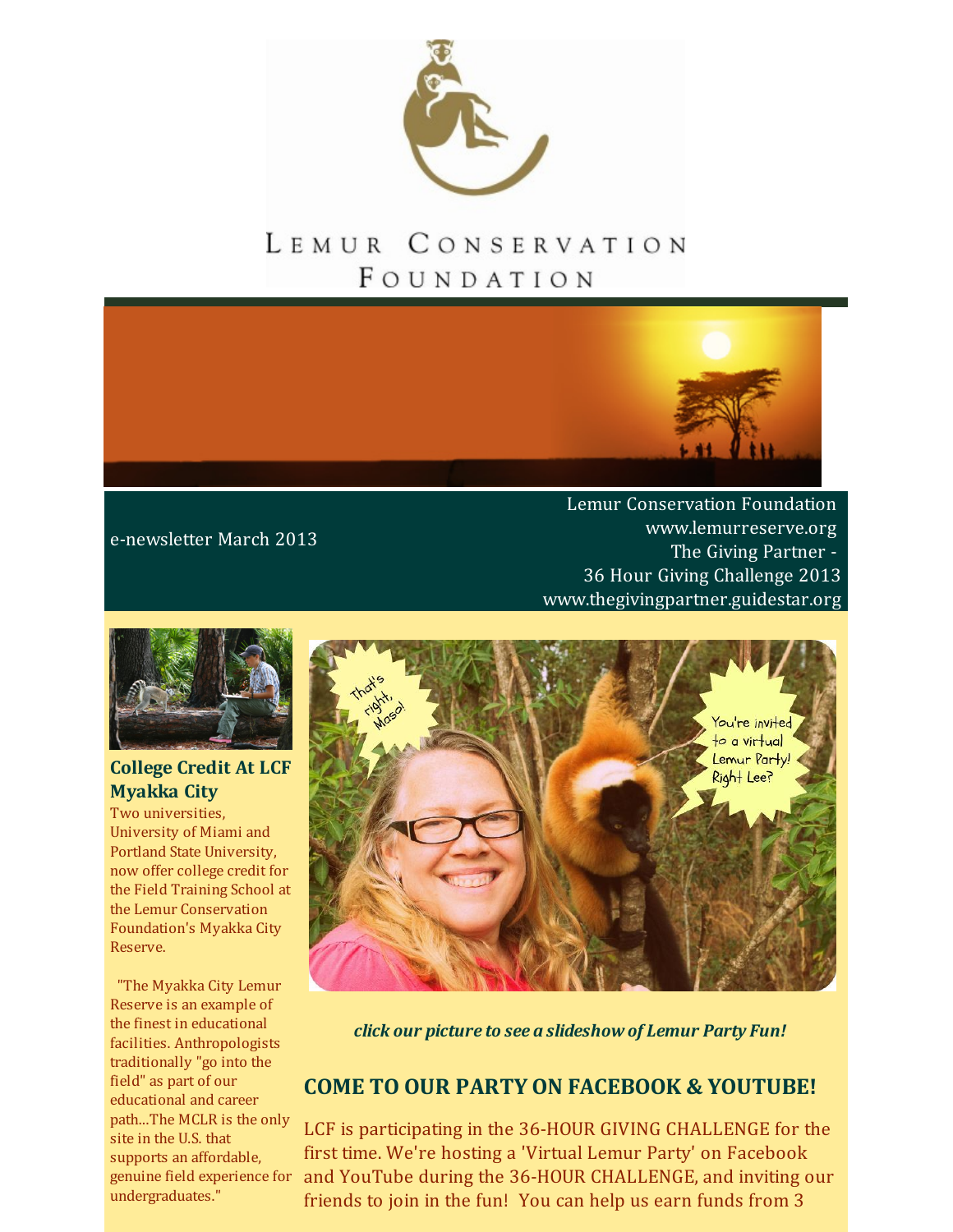Dr. Linda Taylor, Professor of Physical Anthropology, University of Miami

Students who completed FTS at the Myakka City Reserve have earned doctorate degrees, 2 Fulbright Scholarships, and are conducting independent field research in Madagascar. And one is working with primates at Skywalker Ranch!

**READ [MORE](http://www.lemurreserve.org/fieldtrainingprograms.html)** about Field Training at LCF

#### **QUICK LINKS**

**visit our web site [www.lemurreserve.org](http://www.lemurreserve.org)**

**visit our Amazon webstore: [LCFMalagasy](http://r20.rs6.net/tn.jsp?f=001is_T4xfgsg-cTgrI-l_TF0Mucl2VTQFN9augZMbAanNEjvtAlr8wyhaKbkdHZjGySml9HWmnxubgTw51GAGC2EJD-gtA_2Phe-8Z3Ar9svdhw4PDRvlr4ajo1JmEbmwq9EjRrvC9EuqKZ4kNbmoBK8_2Z2EDDigY5TUEOQhcnAN8owFS_e3UgEaNVWbDyH4aNWbUdOPZ2yD1BPfhGK1h1w==&c=&ch=) Lemur Shop**

**Like us on [Facebook!](https://www.facebook.com/LemurConservation?ref=hl)**



**Learn about the Lemur [Conservation](http://thegivingpartner.guidestar.org/) Foundation and the Community Foundation of Sarasota County**



**FOREST HABITAT DOMES have an important role at LCF's Myakka City Reserve.** During inclement

different grant opportunities during the challenge:

1.You and all your friends can visit our profile on the Giving Partner. This will help us earn the grant for 'Most Unique Page Views.' *[HERE'S](https://thegivingpartner.s3.amazonaws.com/index.html) THE LINK*

2.Post your favorite party & lemur pictures on our Facebook page during the event! You and your friends will help us earn grant funds for Best Campaign! - that's \$5,000 for lemur love! We're making all the pictures our friends post into a Lemur Party slide show on YouTube for everyone to enjoy.

3. Donate! The 36-HOUR GIVING CHALLENGE matches 'new' donations to the campaign. Since this is our first year participating, all donations made to LCF during the event are eligible for this special matching grant.

Join the Lemur Party our *[YouTube](http://youtu.be/i2JGLfazUVY) Channel* & *[Facebook](https://www.facebook.com/LemurConservation?fref=ts) page*



36-HOUR GIVING CHALLENGE Unleash your inner generosity MARCH 5 AT 7 AM - MARCH 6 AT 7 PM

**WHY YOU SHOULD DONATE:** *The POWER OF 36 at LCF:*

Your \$36 donation will underwrite an AKO Project Teachers Series to schools, classroom teachers, and students facing learning challenges. LCF will donate 800 sets of the Ako Project teachers' resources in 2013. *[DONATE](https://thegivingpartner.s3.amazonaws.com/index.html) NOW*

When you give \$360, you underwrite resources like digital field notebooks, a 100X microscope, stationary battery operated cameras for nocturnal study, or radio collars to support Field Training Schools and lemur care. *[DONATE](https://thegivingpartner.s3.amazonaws.com/index.html) NOW*

Your gift of \$3,600 provides 50% of the funding for a Comfort Branch or Forest Habitat Dome designed to manage environmental challenges of our free-ranging lemur colony. *[DONATE](https://thegivingpartner.s3.amazonaws.com/index.html) NOW*

*Here's the dates and time for the 36-HOUR GIVING CHALLENGE* MARCH5 AT 7AM - MARCH6 AT 7PM *Click Here to [Donate](https://thegivingpartner.s3.amazonaws.com/index.html) & Visit Our Profile*

> **MISAOTRA!** *That means THANK YOU in Malagasy!*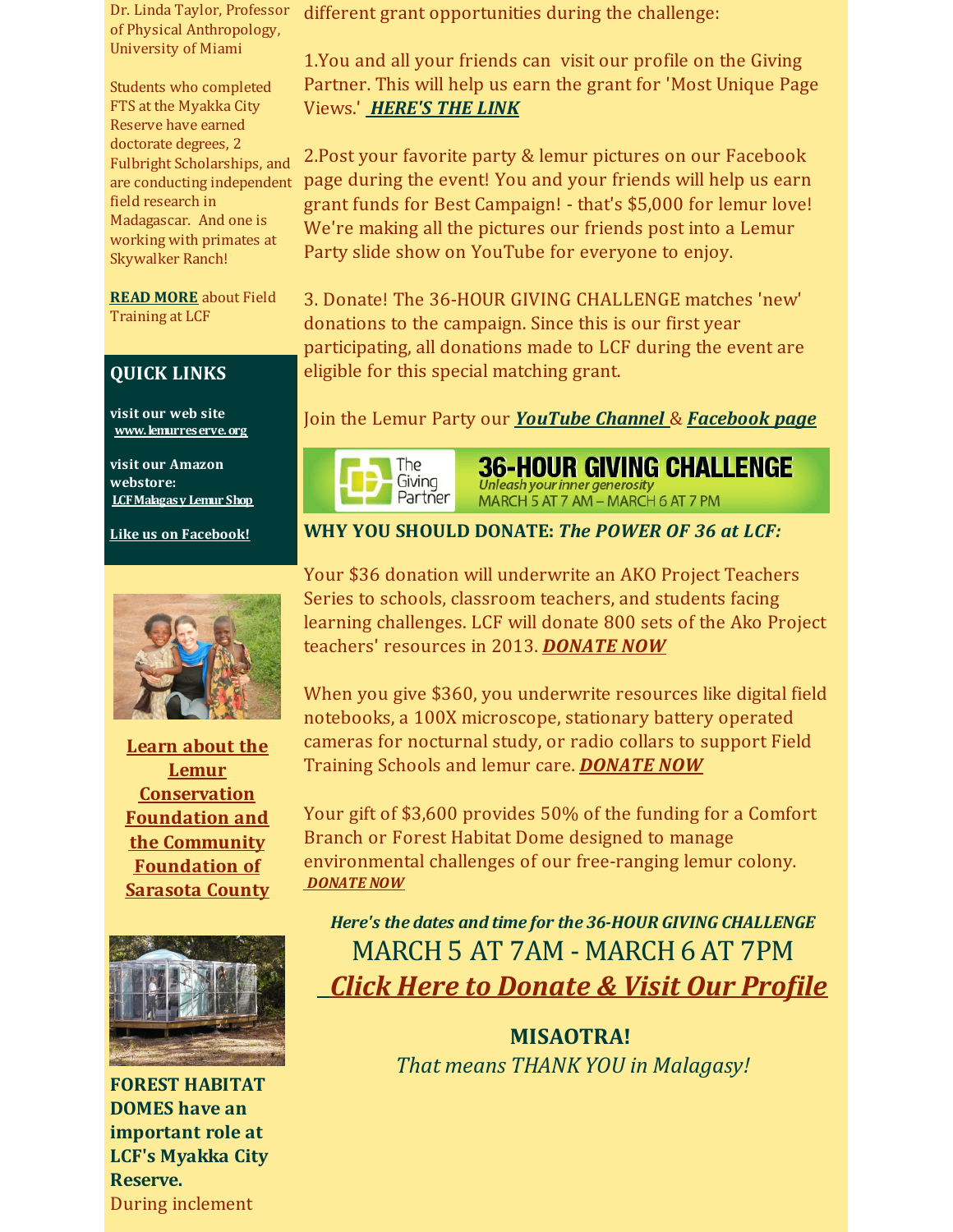weather, like hurricanes, our domes provide a safe, secure home for our free-ranging lemurs. **READ [MORE...](http://wp.me/p2nQeZ-76)**



r ing-tailedlemur in the for estat the Myakka City Reser ve

**How big is a red ruffed lemur?**

**What is the scientific name for a [ring-tailed](http://www.lemurreserve.org/ourcolony.html) lemur?**

**What kind of [vocalizations](http://wp.me/p2nQeZ-iH) do lemurs make? Click to listen!**

**What kind of family [groups](http://www.lemurreserve.org/ourcolony.html) do lemurs have?**

**Learn all about [lemurs](http://www.lemurreserve.org/ourcolony.html) here!**

**Just For Kids! Here are some fun lemur [activities...](http://lcfkidz4lemurs.org/Markslist/site/displaySite.do?siteIdCode=G3OKRSSH)**



ko Series `he A Madagascar Lemur Adventures by Alison Jolly, Illustrations by Deborah Ross

**A**



**SPECIAL PARTNERSHIP FOR CONSERVATION EDUCATION** The Lemur Conservation Foundation, UNICEF, the **Durrell Wildlife Conservation [Trust,Nature's](http://www.durrell.org/) Path** & **[EnviroKidz](https://www.facebook.com/envirokidz?ref=ts&fref=ts)**, wildlife **artist [Deborah](http://www.deborahrossart.com/Welcome.html) Ross**, primatologist *Dr. [Alison](http://en.wikipedia.org/wiki/Alison_Jolly) Jolly* , and Madagascar's 'Lemur Lady,' **Dr. Hanta [Rasaminanana](http://www-personal.umd.umich.edu/%7Efdolins/berenty/scientists/hrasamimanana.html)** joined together for The Ako Project.

Did you know that Madagascar is one of the most important 'biodiversity hotspots' on our planet? Or that lemurs are among the most endangered primates in the world? Did you know that there is a direct link between female literacy and increased effectiveness in conservation programs? The AKO Project designed, produced, and delivered 6 beautiful children's books along with posters, teachers' guides and other classroom